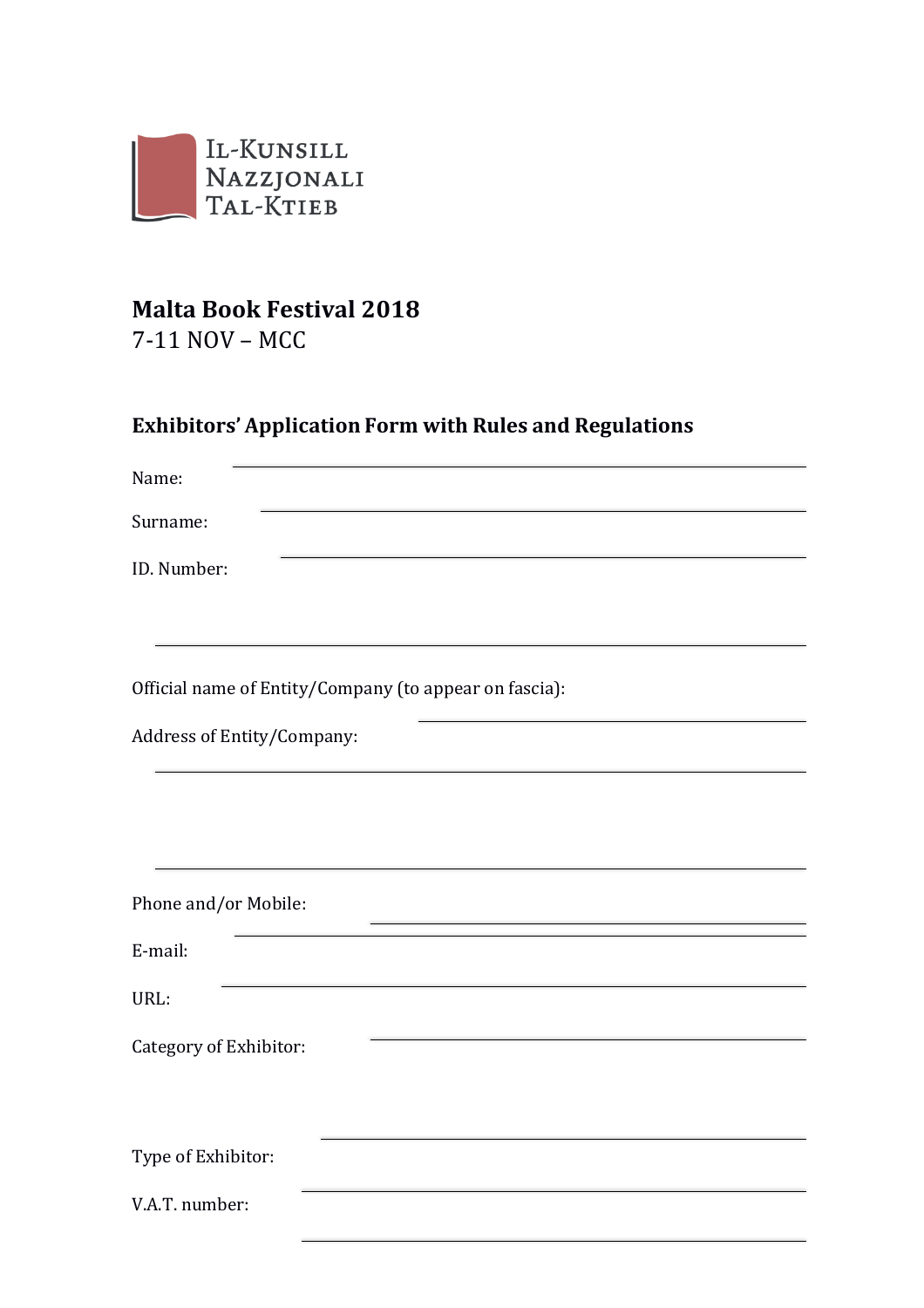Type of Stand:

## 1) Type of Exhibitor

The *Malta Book Festival* is an event organised by the National Book Council in a bid to encourage the reading of books in any format. Although exhibitors are allowed to sell books to the general public, the primary aims of the event are educational and cultural, thus exhibitors are allowed to sell only books, in any format, and it is strictly forbidden to sell products other than books. Exhibitors at the *Malta Book Festival 2018* must necessarily fall under one of the following categories in order to participate:

## **Category 1**

## **Type 1: Publisher**

Person or group of persons who own a publishing house and publish books.

## **Type 2: Book Industry Professionals**

Literary agents and brokers, graphic designers and content developers and any other professionals working in relation to or specifically within the book industry.

## **Type 3: NGO related to the book Industry**

NGOs that specialise in the promotion of an educational aspect as specified by law, the promotion of a particular language, entities related to the archives or libraries sector, authors and publisher groups or collectives, and cultural and academic groups.

## **Type 4: Academic and/or Educational Institution**

Primary, secondary and tertiary academic and/or educational institutions that are defined so by law.

## **Category 2**

## **Type 1: Book Distributor/Seller**

An entity, company or otherwise that distributes and/or sells books in commercial outlets or book-related events or outlets.

## **Type 2: Other Entities**

Entities and groups that publish and/or sell books related to their entities – (application shall only be accepted if space is still available after all other types of exhibitors have secured a space).

*For the purposes of this document a book is defined as: A publication which carries an ISBN issued by the National Book Council, or any other entity recognised by the ISBN International Agency.*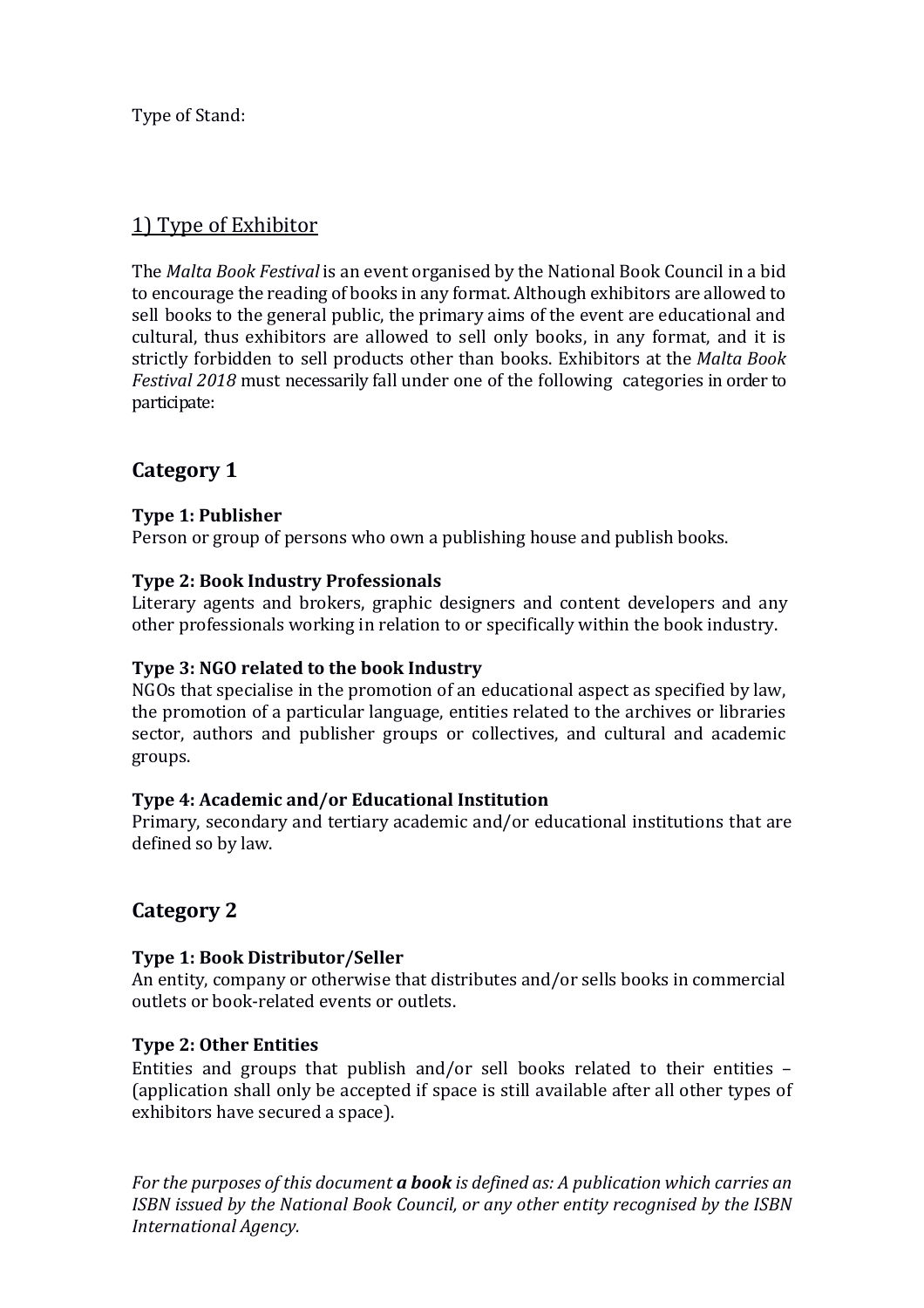## 2) Type of Stand and Payment

## **Category 1**

### Stand Type A

Three metres back and three metres side Twenty metres of shelving adjustable to client's requirements One desk with locked drawer Two chairs Name Sign One 13amp socket Two 75watt spotlights **Carpeting** Fee: €240

#### Stand Type B

Six metres back and three metres side Twenty-eight metres of shelving adjustable to client's requirements One desk with locked drawer Three chairs Name Sign Two 13amp sockets Three 75watt spotlights Carpeting Fee: €460

#### Stand Type C

Nine metres back and three metres side Forty-four metres of shelving adjustable to client's requirements Two desks with locked drawer Four chairs Name sign Three 13amp sockets Four 75watt spotlights **Carpeting** Fee: €700

### Stand Type D

Twelve metres back and three metres side Fifty-six metres of shelving adjustable to client's requirements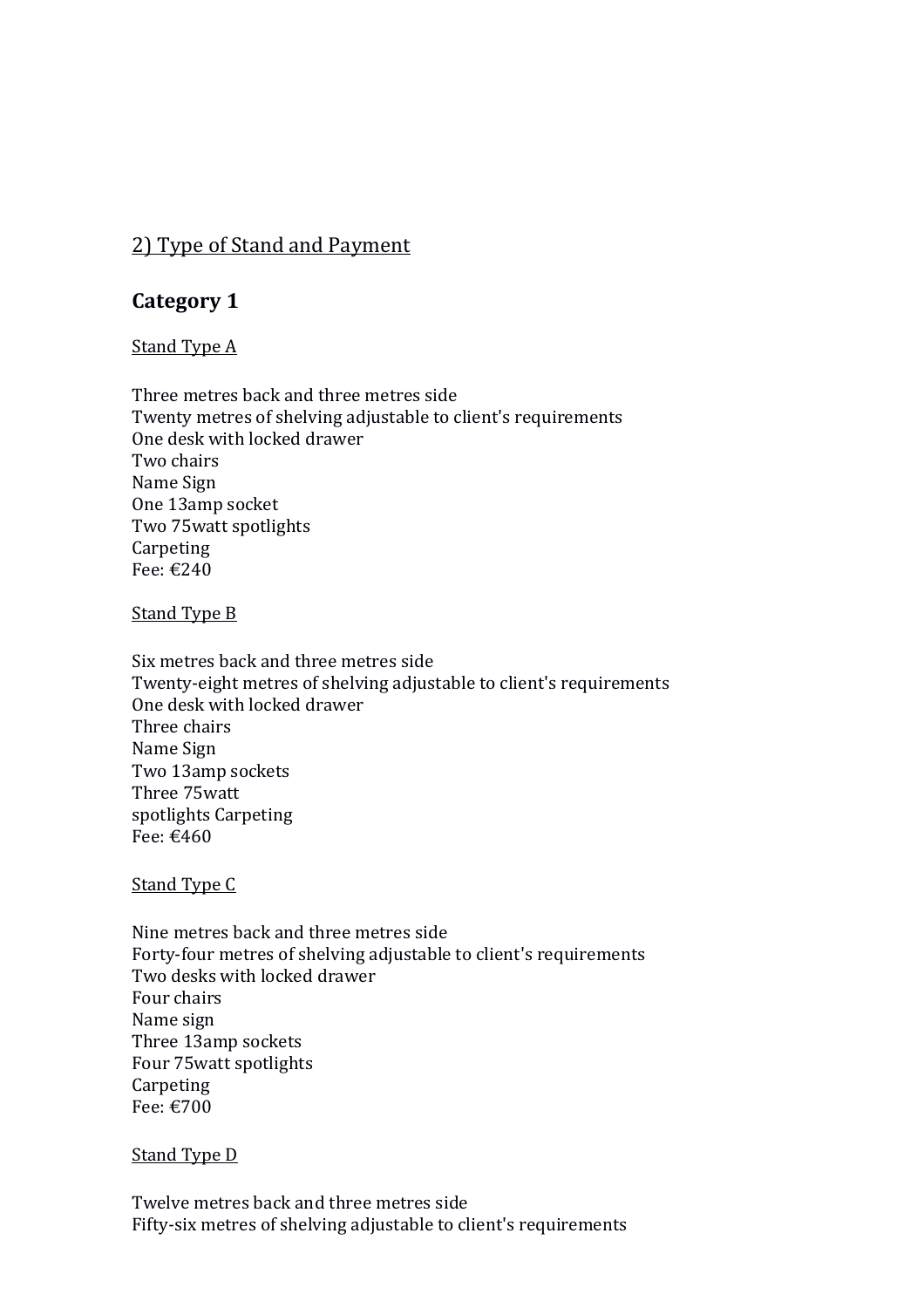Three desks with locked drawer Five Chairs Name Sign Four 13amp sockets

Eight 75watt spotlights Carpeting Fee: €910

## Stand Type E

Unique Stand with own furniture and shelving will have a reduced pricing to be negotiated by the National Book Council.

## **Category 2**

## Stand Type A

Space allocation of three metres by six metres to be filled with tables stretching to the total length of the space. Fee €200

Stand Type B Space allocation of three metres by nine metres to be filled with tables stretching to the total length of the space. Fee: €350

### Stand Type C

Space allocation of three metres by twelve metres to be filled with tables stretching to the total length of the space. Fee: €500

### Stand Type D

Space allocation of three metres by fifteen metres to be filled with tables stretching to the total length of the space. Fee: €700

#### Further regulations to Hall 2

Stands may provide their own furniture and shelving. Lighting is provided throughout the Hall.

## 3) Allocation of Stands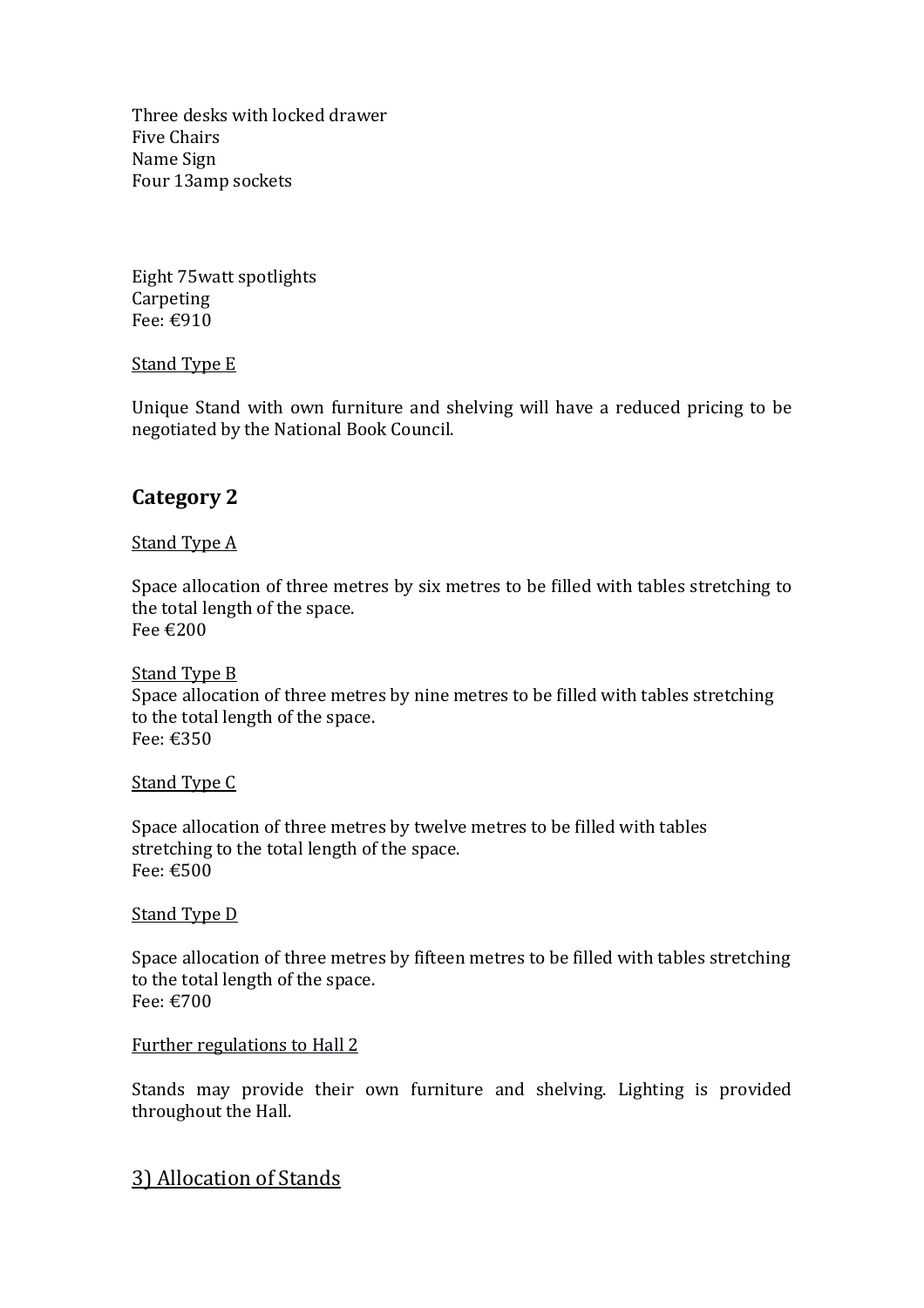Allocation of stands is at the sole discretion of the National Book Council. Without prejudice to the generality of the Council's discretion as aforementioned, the prioritisation of spaces allocated to prospective exhibitors will be made on the following criteria:

- A. Allocation of stands are first based on the categories. 1.Category 1 exhibitors will be allocated in Sacra Infermeria Hall (Hall 1).
	- 2.Category 2 exhibitors will be allocated in La Valette Hall (Hall 2).
- B. Further prioritisation to all stands in both halls is made to stands that bring their own shelving and furniture.

Stands with their own shelving and furniture may opt for island stand allocation in contrast to stands with their own shelving, which will be allocated to one side or another, but such request will only be granted if the shelving and furniture is considered to be of a substantial amount and only if space is available. Exhibitors who have furniture and shelving with a particular aesthetic design will be prioritised over others who do not.

C. Further prioritisation to the allocation of stands may be made according to the cultural value the exhibitor is contributing to the Festival by his or her events at the Festival.

## 4) Further Conditions and Regulations

Exhibitors are not allowed to move tables and/or furniture outside of their allocated and designated space. Any infringement of this clause by the exhibitor would cause the exhibitor to leave the Malta Book Festival and pay a  $\epsilon$ 1,000 fine.

No exhibitor is allowed to hand out promotional flyers to minors attending the festival. Any exhibitor breaching this regulation will be fined a sum of  $\epsilon$ 1,000.

In case the exhibitor fails to remove all of his or her items from the premises of the Mediterranean Conference Centre by 12 November, the National Book Council will impose a penalty on the exhibitor, the amount of which is to be determined by the National Book Council.

The exhibitor cannot make use of more than 1.2kw of lighting fittings.

The exhibitor cannot make use of an electrical load exceeding 30A.

The exhibitor is allowed to offer free drinks following and/or during an event (such as a book launch, reading etc.) on the respective stand or elsewhere in the hall. No food is to be distributed by any exhibitor unless with direct approval of the National Book Council.

Exhibitors can only use sound systems, electronic devices emitting sound or any musical instrument played live on their stands if permission is granted by the National Book Council. Exhibitors may be fined €500 if playing music or using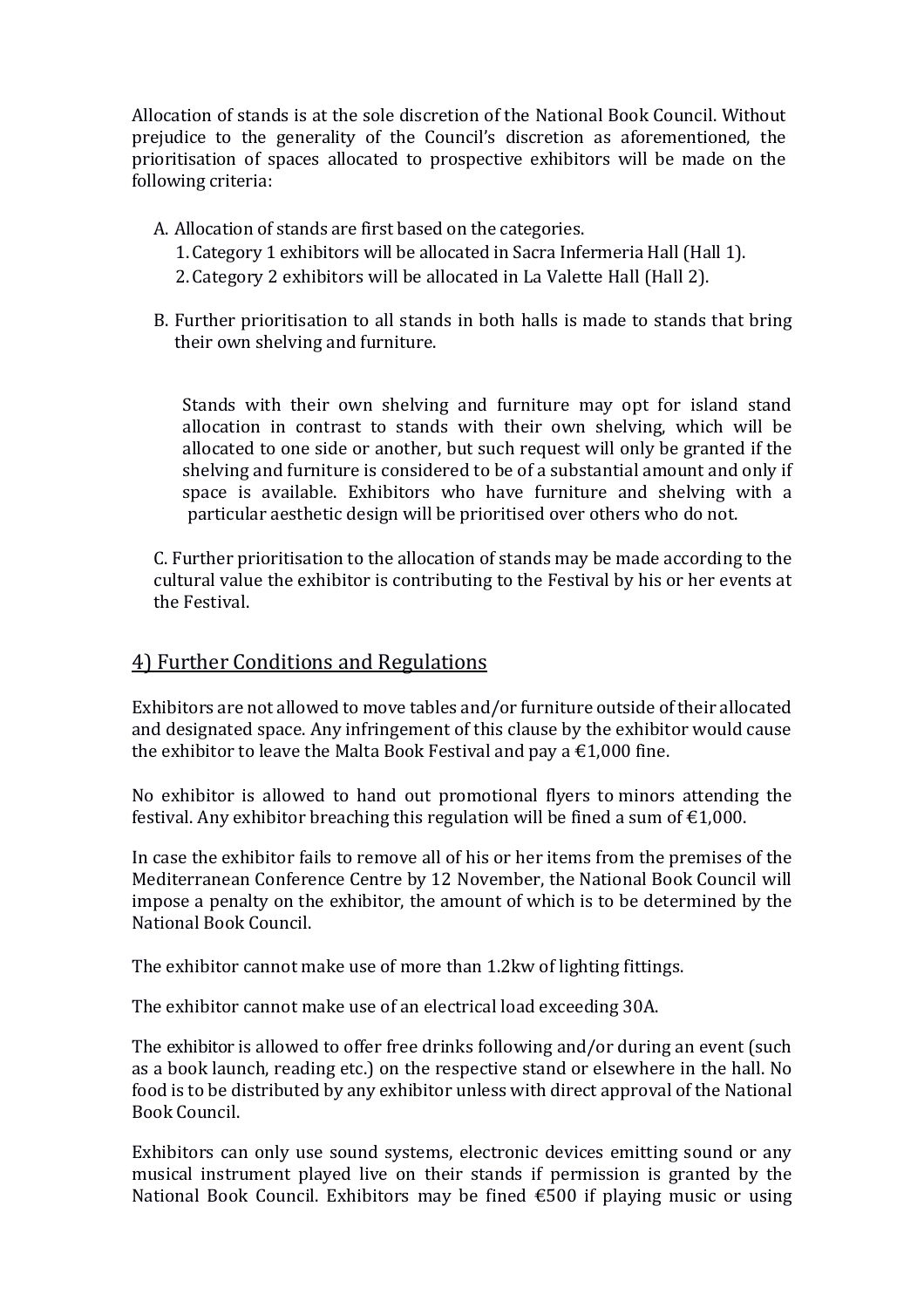sound-emitting devices during times and hours that were not stipulated by the National Book Council's official programme of events.

Exhibitors who sign this agreement, but fail to fill their stand with their books and stock, and/or throughout the Festival fail to attend to their stand, and/or be present at their stand during the opening hours of the Festival, unless

agreed in writing by the National Book Council, may be fined by the National Book Council double the total cost of the stand and asked to leave the Festival.

Exhibitors representing organisations of a political or religious agenda must not distribute any promotional material outside of their designated area, i.e. the stand that was allocated to them. Soliciting visitors in the common areas and the areas immediately outside the main doors and gates is also strictly prohibited. Failure to comply with this condition would cause the exhibitor to be ineligible for participation in future editions of the Festival.

Payment for stands should be made against the application or by 20 September 2018.

*Exhibitors are agreeing to the above rules and regulations when signing and submitting this application. Any decisions made by the National Book Council are binding and final.*

### **Opening hours:**

Wednesday 8/11 - 9:00-13:00; 17:30-21:30 Thursday 9/11 - 9:00-13:00; 17:30-21:30 Friday 10/11 - 9:00-13:00; 17:30-22:00 Saturday 11/11 - 9:30-22:30 Sunday 12/11 - 9:30-21:30

Please provide a sample of books to be exhibited at your stand with their title, author and ISBN number: